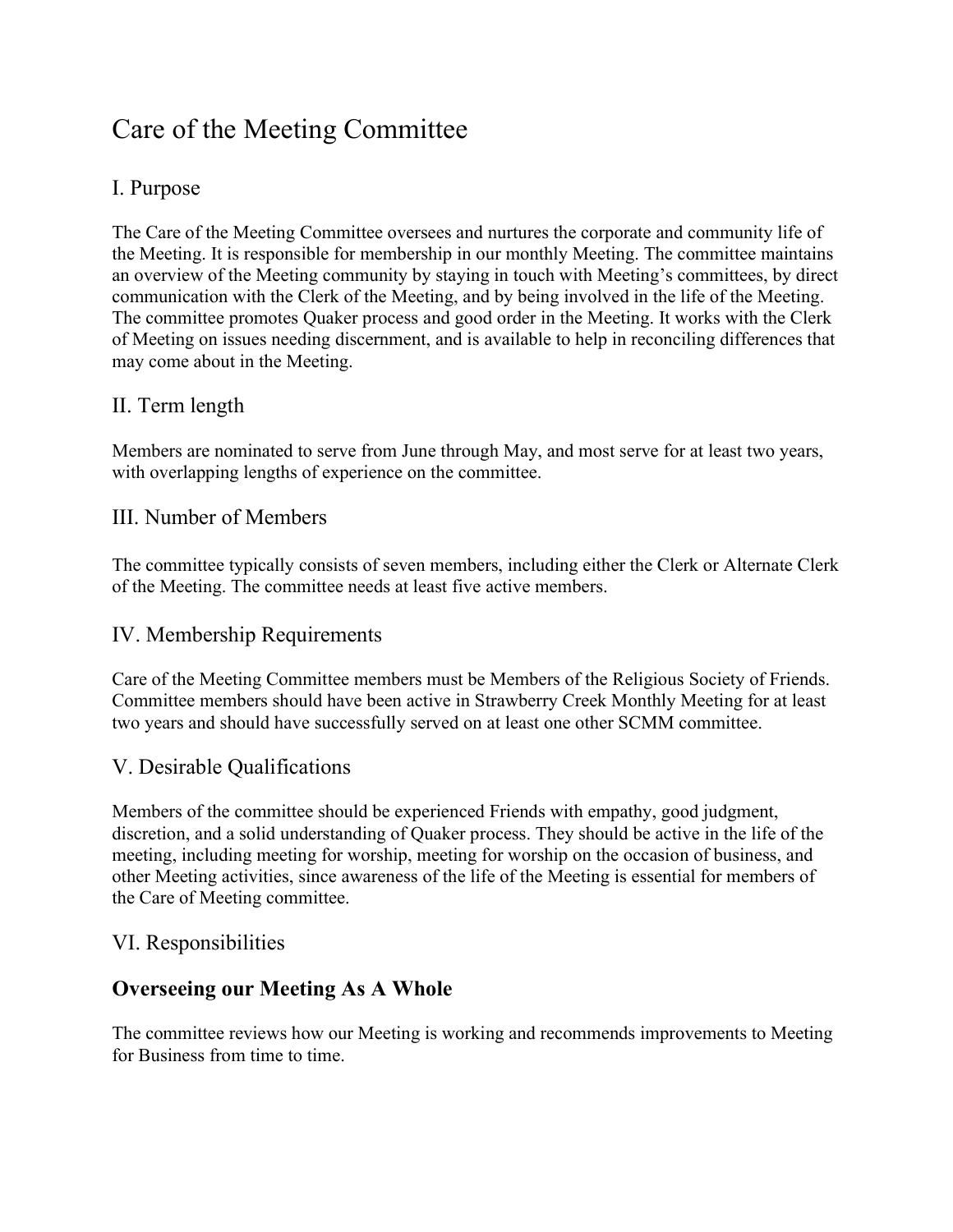Supporting Meeting's Committees. In caring for the corporate life of the Meeting, the committee keeps in touch with Meeting committees by checking in with their clerks (through the "buddy system") and attending meetings of those committees when possible. The committee holds a clerks meeting at least once a year to discuss matters of concern about how committee work is going and about how the overall structure of the Meeting is working. The committee clerk meets as needed with clerks of Mutual Care and Worship & Ministry committees. It provides one member to the ad hoc committee tasked with writing the State of the Meeting report, and schedules listening meetings when needed.

Meeting Records and Archive. The committee works with Meeting Officers (particularly the Recorder), and other committees (especially the Communications Committee, specifically the Database Coordinator) to promote and assure good order in the records and permanent archive of our Meeting.

# Nurturing the Meeting Community

The committee is responsible for outreach, welcoming, and nurturing newcomers, attenders, and members. The Welcoming and Inclusion Working Group is under its care and reports at least once a year. It ensures that information about Strawberry Creek Monthly Meeting is provided to inquirers, and makes clear to prospective members, including young people, the interest of the Meeting in their joining its fellowship.

Membership. The committee considers and recommends action upon requests for membership, associate membership for children of members, and transfer or withdrawal of membership. It appoints membership clearness committees, to be convened by a member of Care of Meeting committee.

Maintaining Connections. Periodically the committee reviews the list of members and attenders, and reaches out to those no longer attending Meeting. The committee contacts members and attenders listed in the directory who are not contacted by Nominating committee.

The committee assists the Database Keeper to keep an accurate directory list, with mail and email addresses and telephone numbers, of all members and regular attenders of the Monthly Meeting, and assure its regular publication for Monthly and for Quarterly Meeting Directories.

Relationships with Quaker Organizations beyond our Meeting. In cooperation with Representatives and others, the committee encourages learning about and participating in Friends organizations and events outside our Meeting. The committee administers the Quaker Event Support Fund, and administers the Quaker Center annual pass. We ensure that those receiving Meeting support report back to the Meeting the impact of their experience.

There is a "Bridging the Gap" Committee under the care of the Meeting Clerk that facilitates activities between the three Berkeley Meetings. Three members of the Committee come from Strawberry Creek Meeting, one from Care of the Meeting Committee, one from Worship and Ministry Committee and one at-large member.